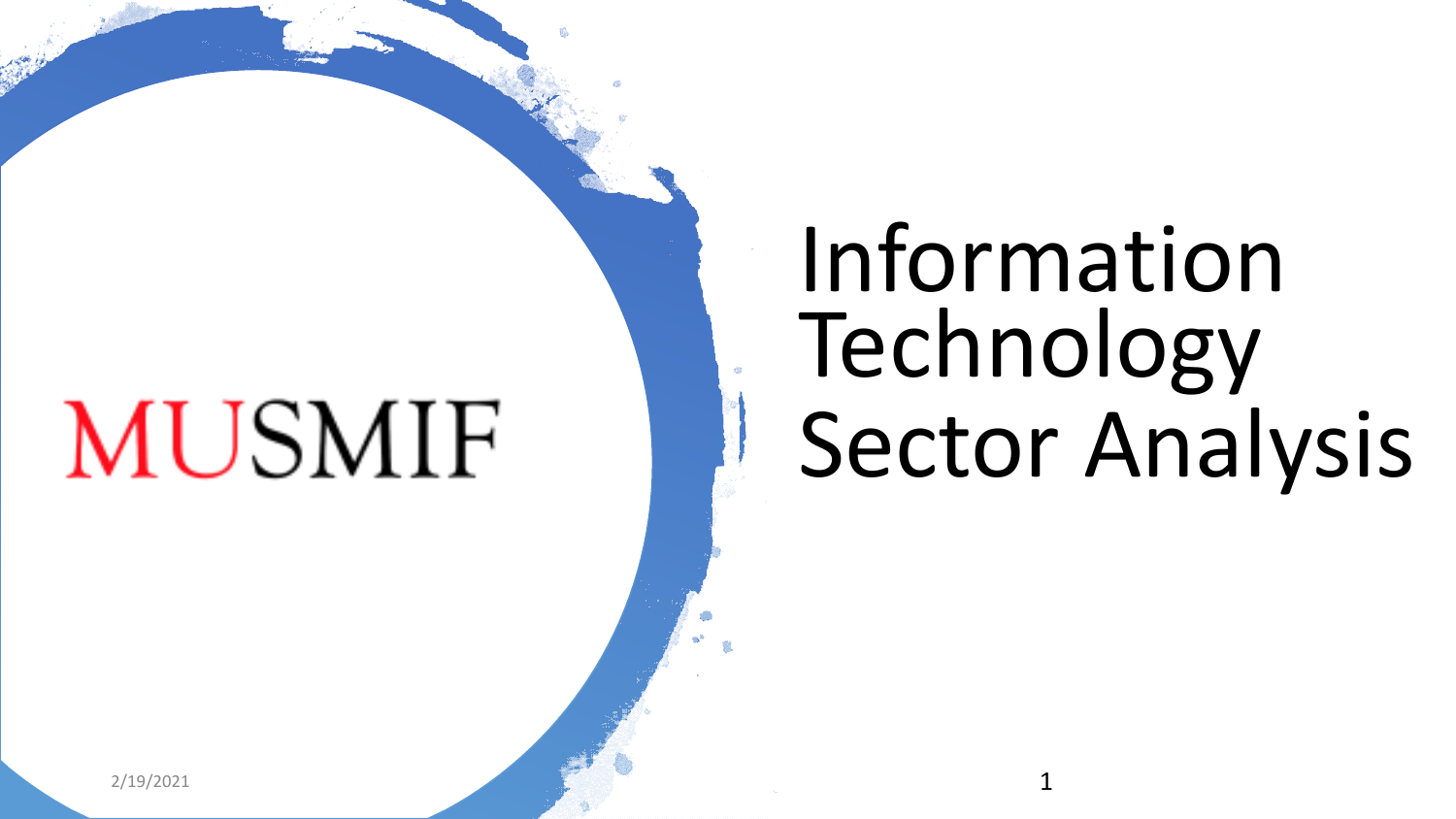### **Sector Overview**

#### **Sector basic characteristics**

- ❖Largest sector in the market
- ❖Life Cycle: Less cyclical as businesses are becoming centered around technology making it essential

❖Technology sector is currently 28.15% of the S&P 500

#### Sector Fundamentals AS OF 02/12/2021

| 48.92     |
|-----------|
| 34.94     |
| \$728.89B |
| \$3.81    |
| 30.70%    |
| 18.89%    |
| 28.37%    |
| 18.42%    |
| 87.62     |
| 1.10%     |

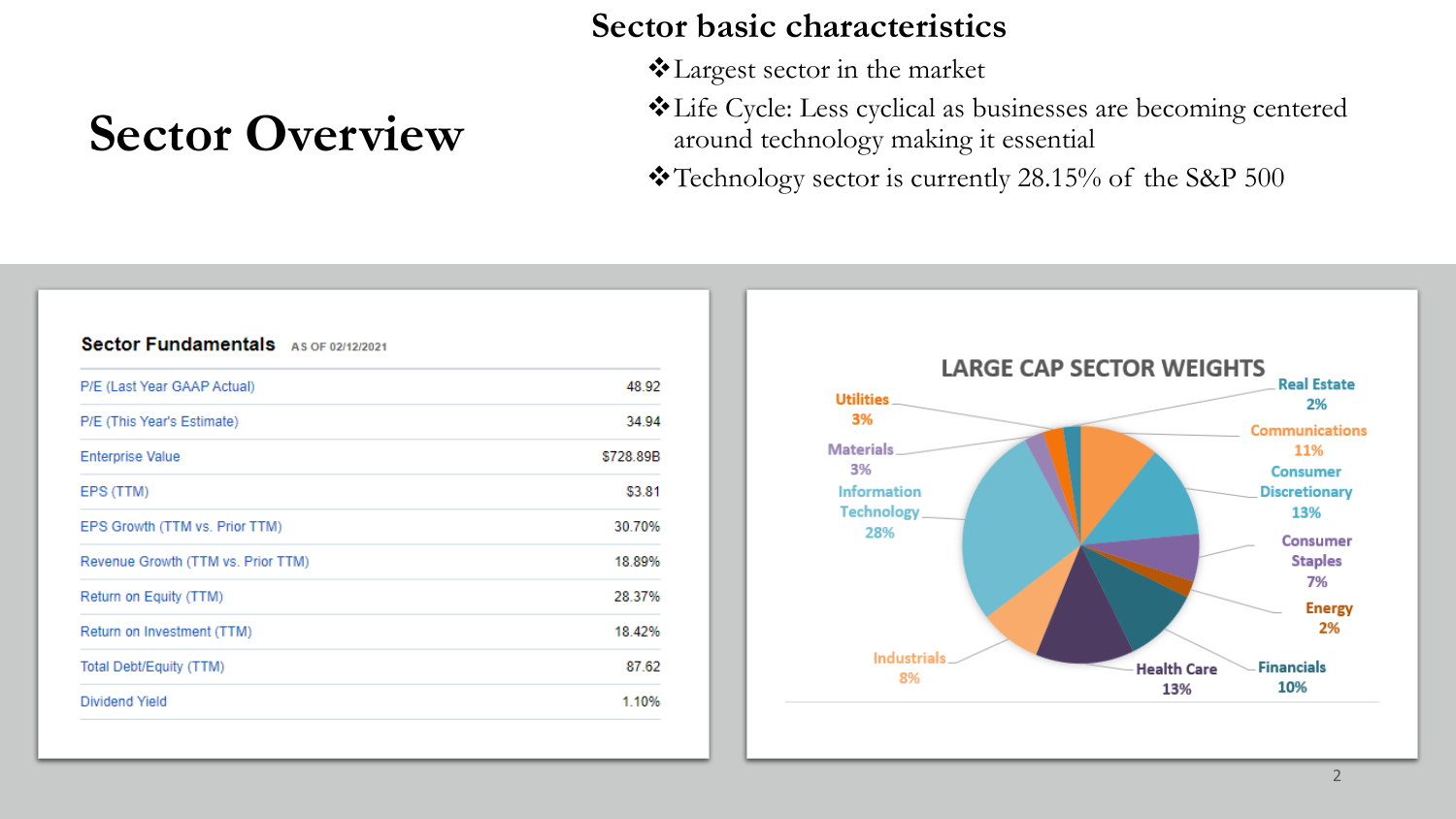### Sector Overview

|                                         | <b>Sample Firms</b>                                   |                                    |                                                                                                                    |
|-----------------------------------------|-------------------------------------------------------|------------------------------------|--------------------------------------------------------------------------------------------------------------------|
| <b>SAMSUNG</b><br>VISA.<br>smo<br>ahaha | ERICSON<br>Q<br><b>Nicrosoft</b><br><b>A</b> motorola | C<br>stocks<br>A<br><b>O NIDIA</b> | ❖ 5 distinct subsectors<br>❖ Heavily dominated by large cap<br>*Represents fast growing and<br>emerging industries |
| alesforce<br><b>CISCO</b>               | intel.<br>Industry                                    | <b>Market Cap</b>                  | Top 10 Firms                                                                                                       |
| Software                                |                                                       | 3T                                 |                                                                                                                    |
|                                         | Semiconductors & Semiconductor Equipment              | 1.9T                               | <b>Nicrosoft</b><br>salesforce                                                                                     |
| IT Services                             |                                                       | 1.8T                               | <b>DIVIDIA</b> intel                                                                                               |
|                                         | Electronic Equipment, Instruments & Components        | 300B                               |                                                                                                                    |
| Communication Equipment                 |                                                       | 116B                               |                                                                                                                    |
|                                         |                                                       | 3                                  |                                                                                                                    |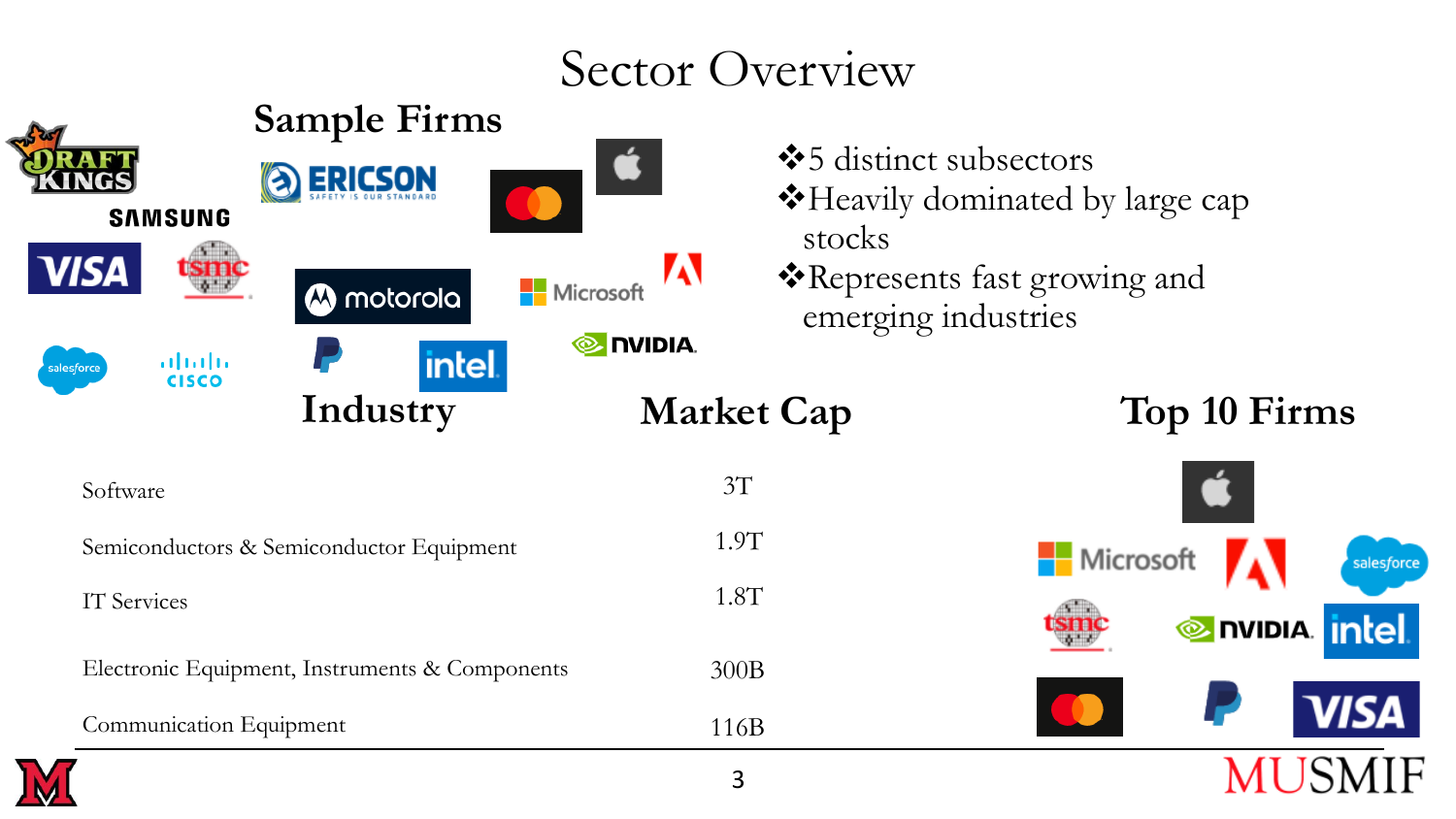### Performance



Semiconductors 52.73% SOXX

Software 54.30% PJS

IT Service 31.41% FBSOX

Communication Equipment 7.46% FDMIX

Electronic Equipment 51.60% Schwab

• Index Performance (TTM): 37.67%

❖Currently pushing all time highs

- ❖All subsectors except Communication
- S&P 500 Performance (TTM): 18.47%
- Equipment have outperformed the S&P 500

#### ❖Growth sector, with historically expensive equities

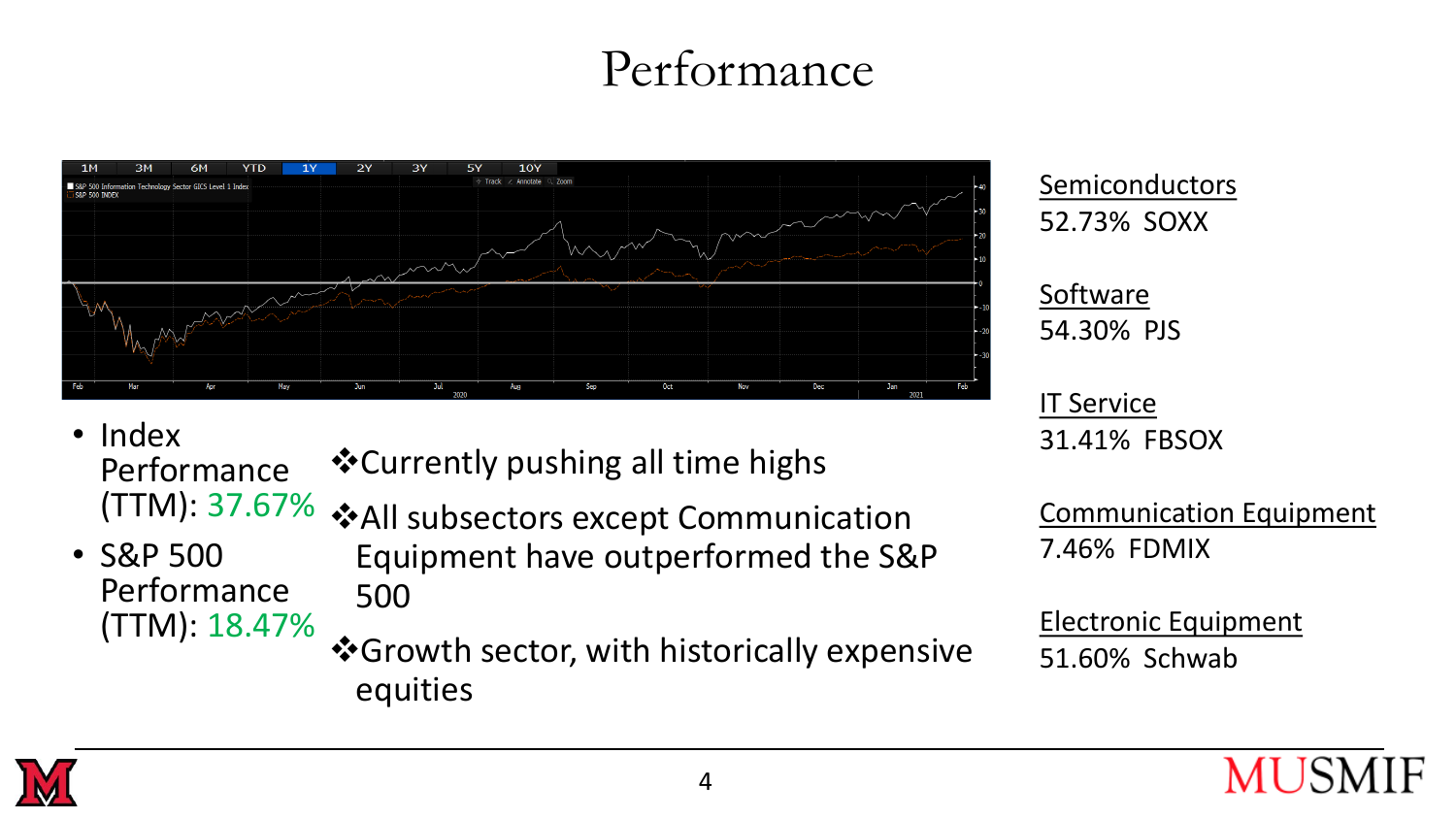### Sector Business Model

#### **Business Model**

Sector covers a wide range of business that push new technology to meet customer demands and wants, through software, computer equipment, and other technologies

#### **Consumer Demand Business Activities**

Consumers for Information Technology are varied from retail consumers, Governments, small businesses, and corporations. Demand is strong and has continued to grow over recent years.

Software, Cloud Platforms, PC Equipment, Semiconductors, Communication Equipment, Payment platforms, and many more

Gold Silver Copper Aluminum Iron Steel Silicon

High Skilled Workers

Servers

Computer Equipment



**Inputs Output**

Computer Equipment Semiconductors Computer Parts

Consumer Software Cloud Platforms

Enterprise Management Software

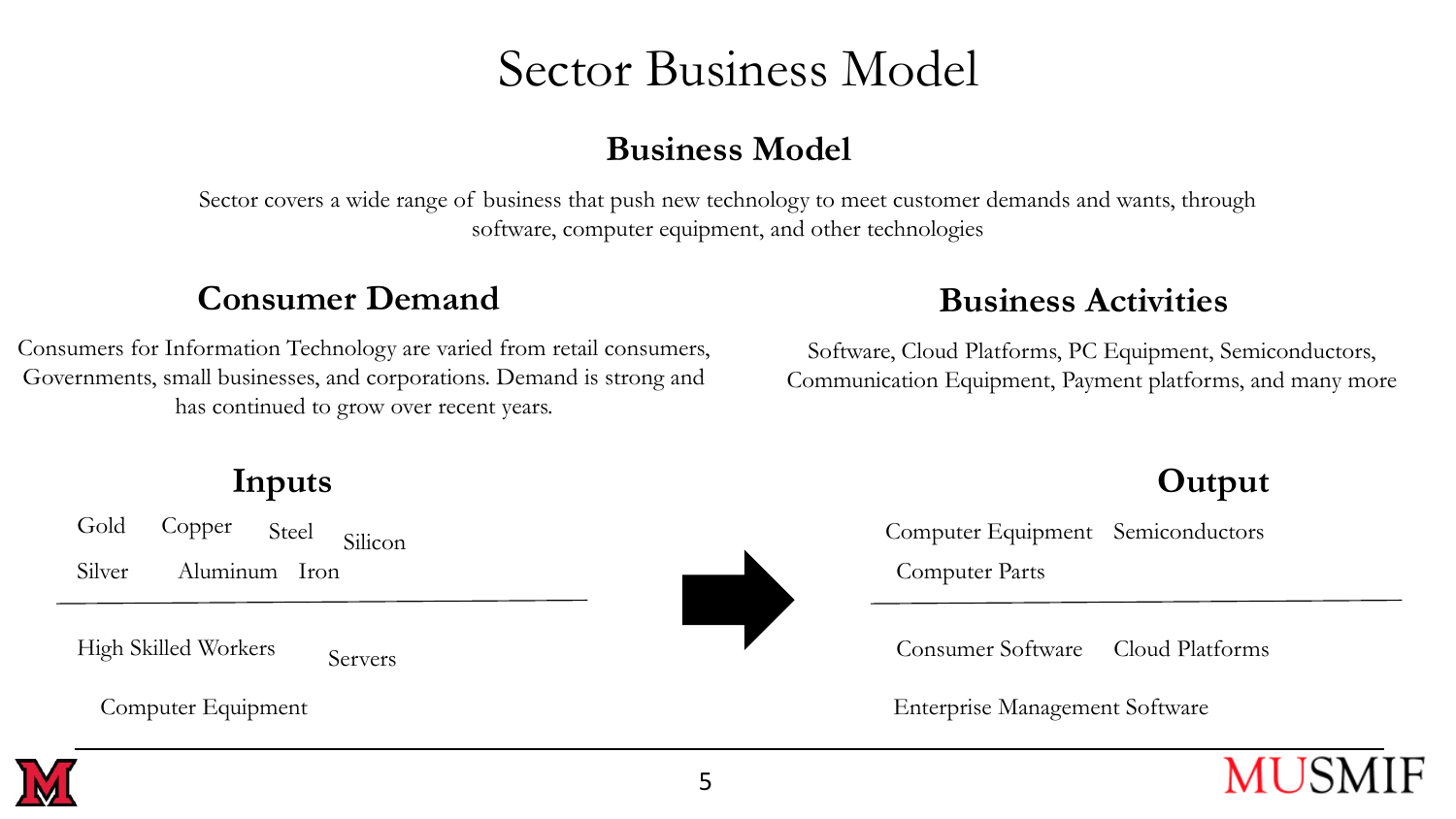### Industry Drivers



- ❖ Fast growing segment of Information Technology
- ❖ Segment expected to triple in revenue in the next 7 to over \$700 Billion
- ❖ High demand from customers for AI driven solutions
- ❖ Segment expected to quadruple in the next 5 years to \$40 Billion
- ❖ High Demand from businesses who use cloud-based EMS
- ❖ Segment expected to grow 8-fold in the next 5 years to over 8 Billion

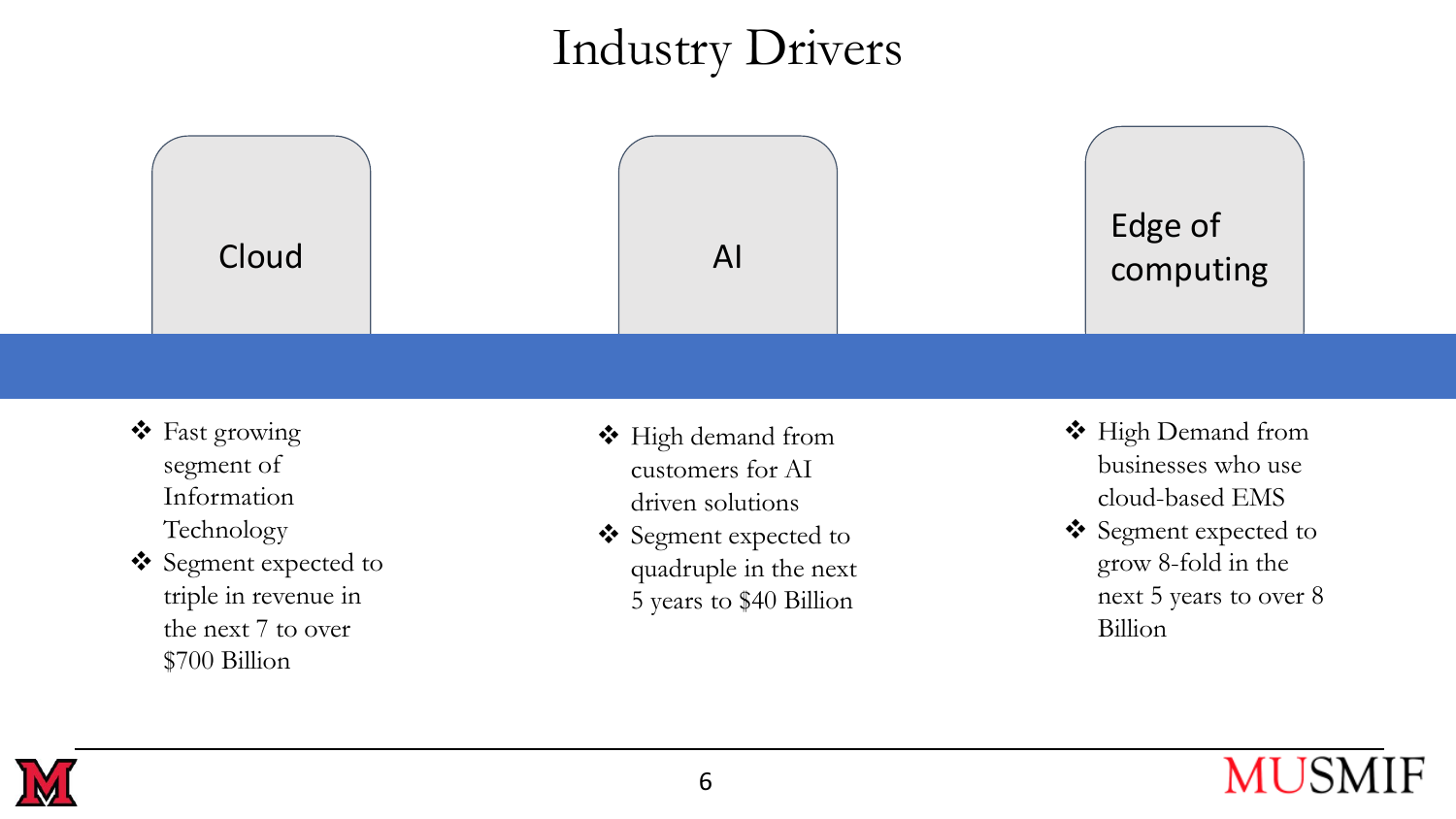## **Capacity**

#### Manufacturer Capacity

- ❖ Software production equipment
	- $\blacktriangleright$  Patentability
	- $\triangleright$  Use and Expense
	- $\blacktriangleright$  A gap between newly developed software and manufacturing equipment

#### Foundry Capacity

- ❖ Foundry capacity has been reached with demand far exceeding possible supply
- ❖ Cost of building new foundries is extremely capital intensive
- ❖ Production shifting to new 5nm semiconductors taking capacity of legacy conductors

#### Drivers

- ❖ Senior Software engineers
- Equipment & Services
- ❖ End users

#### **Drivers**

- ❖ Skilled Employees
- ❖ Raw Materials
- ❖ Factory capacity

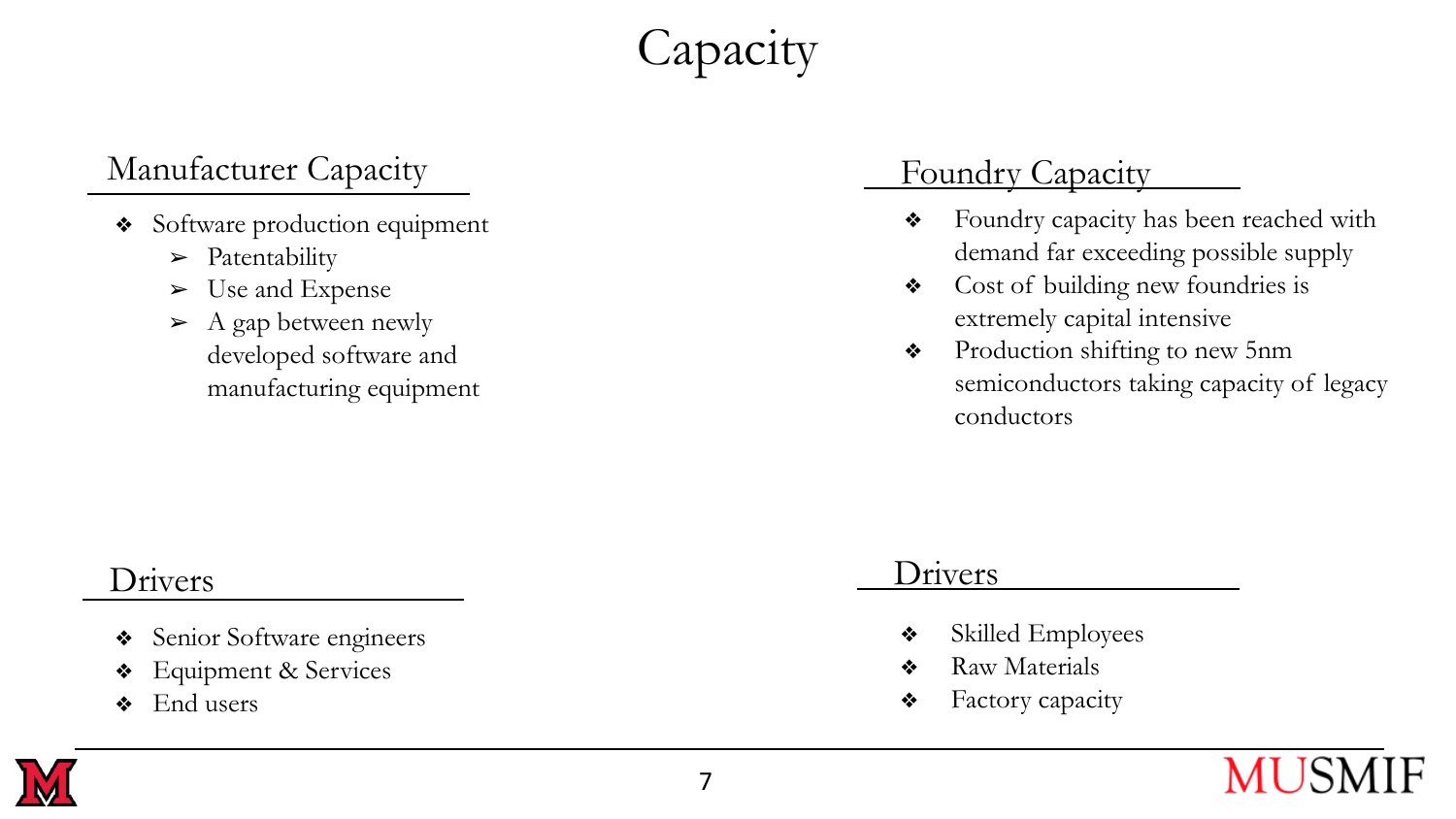### Industry Analysis- Porter's 5 Forces

#### Bargaining Power of

Customers

- ❖ -Very attractive industry for new firms
- ❖ -High cost of capital for new firms
- ❖ -Strong retaliation from existing firms

#### Threat of Substitute Products or Services

❖ -Rapid Growth to maintain relevance

#### Threat of New Entrants

- ❖ -Many firms for customers to choose from
- ❖ -Minimal Switching Costs
- ❖ -Price Sensitivity

### Bargaining Power of Suppliers

- ❖ -Difficult to enter as a new supplies
- ❖ -Competitive Pricing is necessary to maintain relationships

### Rivalry Among Existing **Competitors**

❖ -Very low threat of substitute to the IT industry



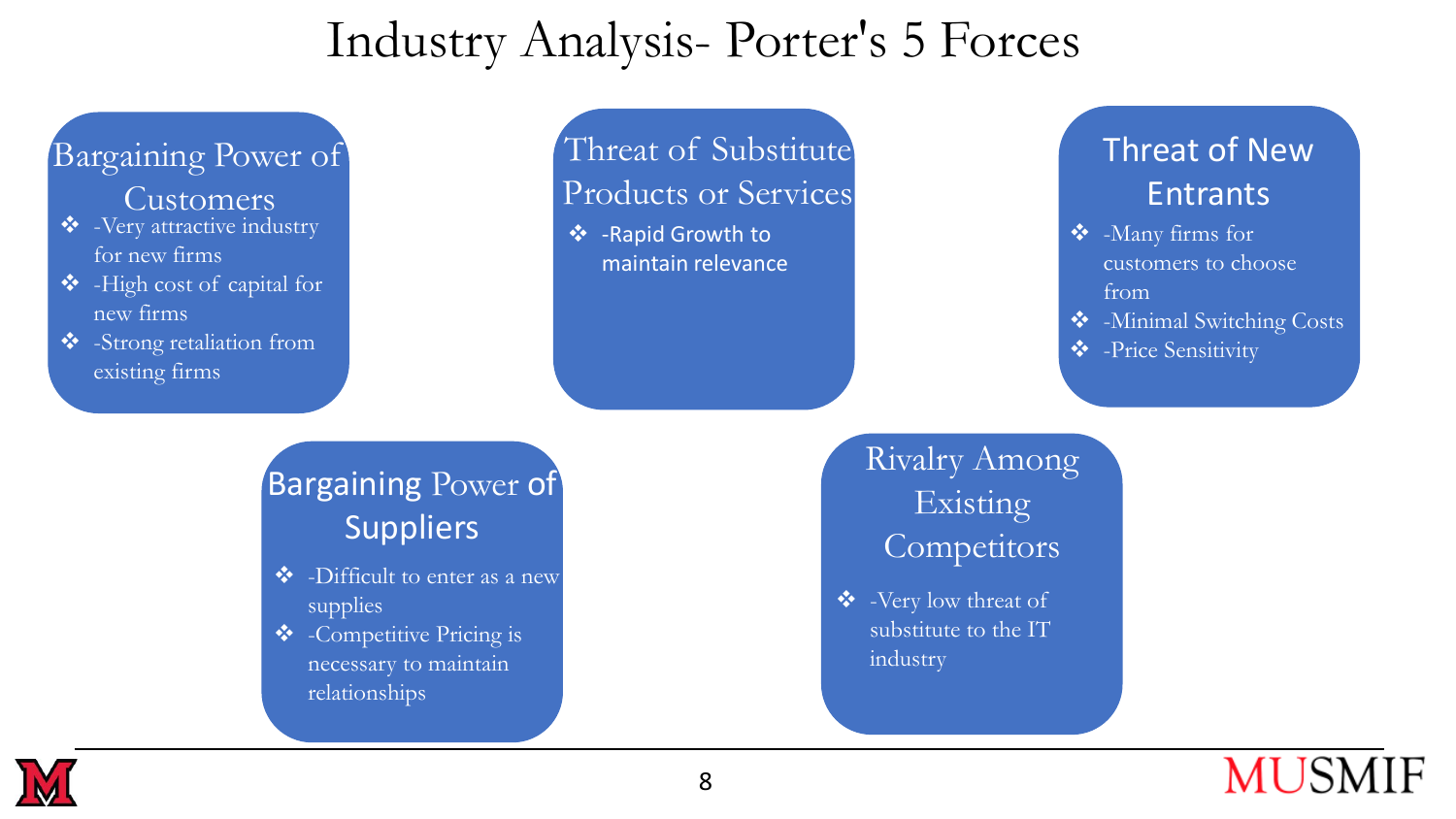### External Factors

#### Economic Factors

- ❖ Economic Growth Rate
- ❖ Indicators of Industrial Market Development

### Social Factors

❖ Consumer Preferences

### Technological Factors

❖ Research & Development (Quantum Computing)

### Political Factors

❖ Government Policy

❖ Political Stability

### International Factors

❖ Foreign Trade Operation

❖ International Marketing

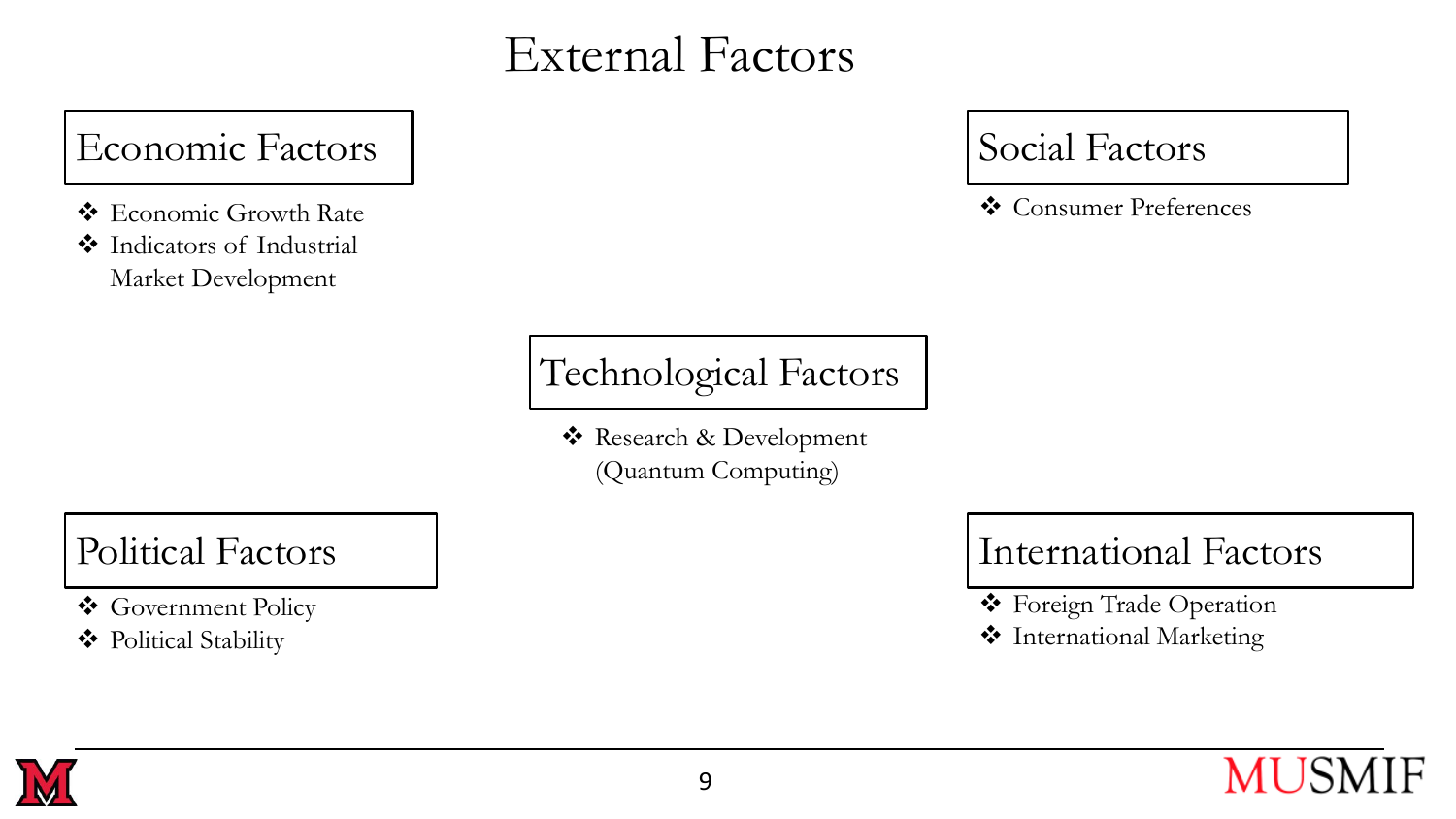## Major Company Business Analysis



- Brand Strength, Innovative Products, Product Differentiation, Premium Pricing Strategy
- Best Customer Experience with the Best Products on Earth

#### $\text{Facebook} - (\text{FB})$

- Cost Leadership, New Product Development, Focus on User Experience
- Providing Services to a Global Market

#### **Microsoft - MSFT**

- Brand Strength, Innovative Products, Pricing Strategy
- Increasing Productivity to Millions Around the World

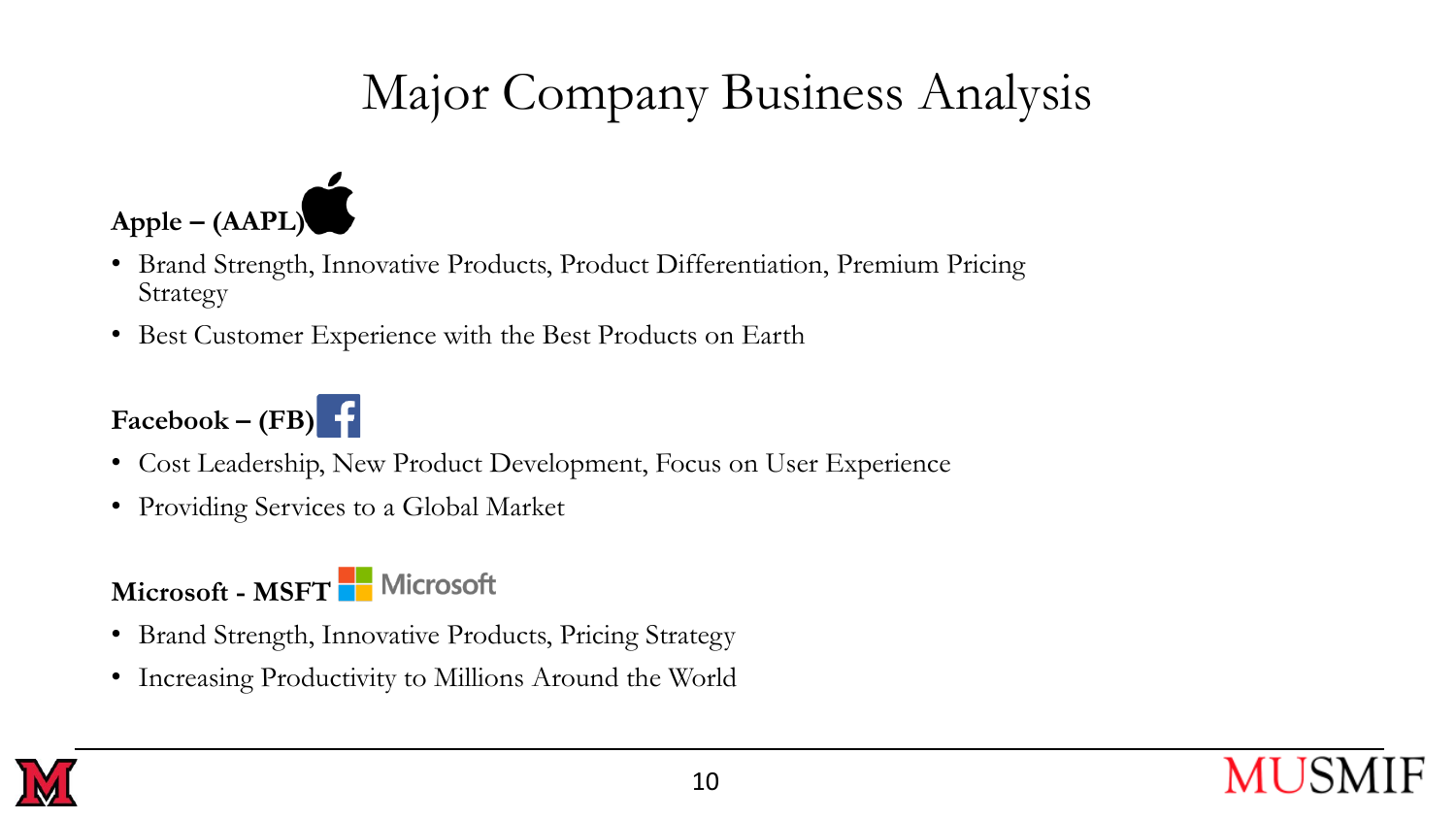## Major Company Business Analysis (cont.)



❖Strong Customer Adoption, Improved Efficiency and Service Delivery

❖Aggressive Marketing, Personalized Services

**Taiwan Semiconductor Manufacturing – (TSM)**

❖Client Base, High Volume Production

❖Reputation, Technology and Manufacturing Leader